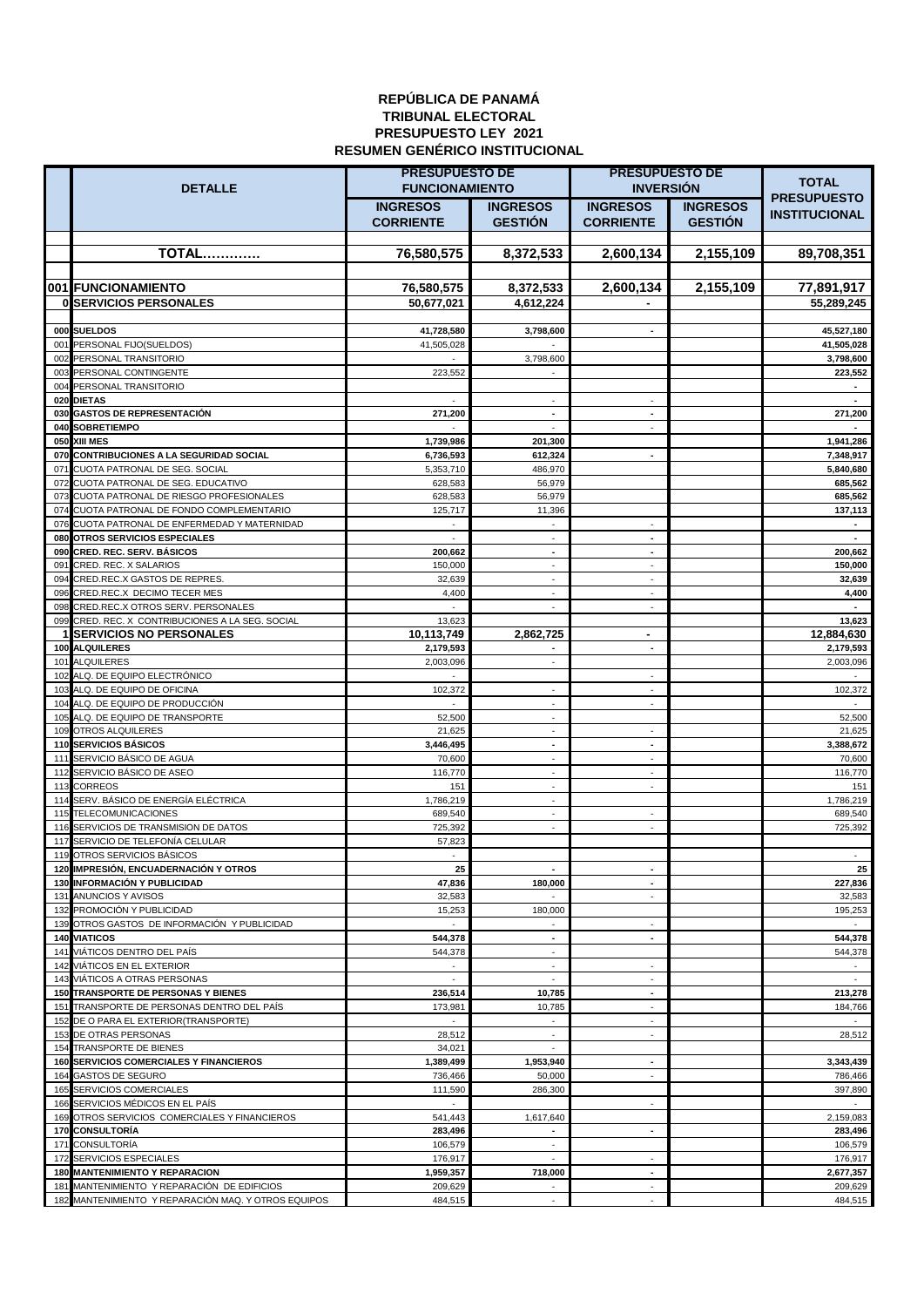## **REPÚBLICA DE PANAMÁ TRIBUNAL ELECTORAL PRESUPUESTO LEY 2021 RESUMEN GENÉRICO INSTITUCIONAL**

|     |                                                                                                           | <b>PRESUPUESTO DE</b> |                                | <b>PRESUPUESTO DE</b>                 |                 |                                    |
|-----|-----------------------------------------------------------------------------------------------------------|-----------------------|--------------------------------|---------------------------------------|-----------------|------------------------------------|
|     | <b>DETALLE</b>                                                                                            | <b>FUNCIONAMIENTO</b> |                                | <b>INVERSION</b>                      |                 | <b>TOTAL</b><br><b>PRESUPUESTO</b> |
|     |                                                                                                           | <b>INGRESOS</b>       | <b>INGRESOS</b>                | <b>INGRESOS</b>                       | <b>INGRESOS</b> | <b>INSTITUCIONAL</b>               |
|     |                                                                                                           | <b>CORRIENTE</b>      | <b>GESTION</b>                 | <b>CORRIENTE</b>                      | <b>GESTIÓN</b>  |                                    |
|     | 183 MANTENIMIENTO Y REPARACIÓN MOB. EQUIPOS                                                               | 9,701                 |                                |                                       |                 | 9,701                              |
|     | 185 MANTENIMIENTO Y REPARACIÓN DE COMPUTADORA                                                             | 466,998               | 36,605                         | $\sim$                                |                 | 503,603                            |
|     | 189 MANTENIMIENTO Y REPARACIÓN DE OTROS<br>190 CRED. REC. SERV. NO PERSONALES                             | 788,514<br>26,556     | 681,395<br>$\blacksquare$      | ÷.<br>$\overline{\phantom{a}}$        |                 | 1,469,909<br>26,556                |
|     | 191 CREDITO REC. POR ALQUILERES                                                                           | ÷.                    | $\sim$                         | ÷.                                    |                 | $\omega$                           |
|     | 192 CREDITO REC. POR SERVICIOS BÁSICO                                                                     | 50                    | ÷.                             | ÷.                                    |                 | 50                                 |
|     | 193 CREDITO REC. POR ENCUADERNACIÓN. Y OTROS                                                              | ÷                     | ÷.                             | ÷.                                    |                 | $\overline{a}$                     |
|     | 194 CREDITO REC. INFORMACIÓN Y PUBLICIDAD                                                                 | 706                   | $\overline{\phantom{a}}$       | $\sim$                                |                 | 706                                |
|     | 195 CREDITO REC. POR VIATICOS                                                                             | 3,000                 | $\sim$                         |                                       |                 |                                    |
|     | 196 CREDITO REC. POR TRANSPORTE Y BIENES                                                                  | 2,000                 | ٠                              |                                       |                 |                                    |
|     | 197 CREDITO REC. POR SERVICIOS COMERCIALES Y FINANC.<br>199 CREDITO REC. POR MANTENIMIENTO Y REPARACIONES | 5,600<br>15,200       | $\blacksquare$                 | $\sim$<br>$\sim$                      |                 | 5,600<br>15,200                    |
|     | 2 MATERIALES Y SUMINISTROS                                                                                | 4,581,096             | 397,584                        | ٠                                     |                 | 4,962,787                          |
|     | 200 ALIMENTOS Y BEBIDAS                                                                                   | 453,571               | 4,633                          | $\overline{\phantom{a}}$              |                 | 458,204                            |
|     | 201 ALIMENTOS PARA CONSUMO HUMANO                                                                         | 371,607               | 4,633                          |                                       |                 | 376,240                            |
|     | 203 BEBIDAS                                                                                               | 81,964                |                                | $\sim$                                |                 | 81,964                             |
|     | 210 TEXTILES Y VESTUARIOS                                                                                 | 238,075               | $\overline{\phantom{a}}$       | $\overline{\phantom{a}}$              |                 | 238,075                            |
| 211 | <b>ACABADO TEXTIL</b><br>212 CALZADOS                                                                     | 12,723<br>27,606      | $\sim$                         | $\sim$<br>$\blacksquare$              |                 | 12,723<br>27,606                   |
|     | 213 HILADOS Y TELAS                                                                                       | 11,203                | $\overline{\phantom{a}}$       | $\sim$                                |                 | 11,203                             |
|     | 214 PRENDAS DE VESTIR                                                                                     | 185,503               | $\sim$                         | $\sim$                                |                 | 185,503                            |
|     | 219 OTROS TEXTILES Y VESTUARIOS                                                                           | 1,040                 | $\sim$                         | $\sim$                                |                 | 1,040                              |
|     | 220 COMBUSTIBLES Y LUBRICANTES                                                                            | 409,617               | $\blacksquare$                 | $\blacksquare$                        |                 | 409,617                            |
| 221 | <b>DIESEL</b>                                                                                             | 233,591               | $\sim$                         |                                       |                 | 233,591                            |
|     | 222 GAS<br>223 GASOLINA                                                                                   | 5,000<br>160,386      | $\sim$<br>÷.                   |                                       |                 | 5,000<br>160,386                   |
|     | 224 LUBRICANTES                                                                                           | 10,640                | $\sim$                         |                                       |                 | 10,640                             |
|     | 229 OTROS COMBUSTIBLES                                                                                    | $\sim$                | ÷.                             | $\sim$                                |                 | $\sim$                             |
|     | 230 PRODUCTOS DE PAPEL Y CARTON                                                                           | 393,349               | $\overline{\phantom{a}}$       | $\overline{\phantom{a}}$              |                 | 393,349                            |
|     | 231 IMPRESOS                                                                                              | 72,820                | ÷.                             | $\sim$                                |                 | 72,820                             |
|     | 232 PAPELERIA                                                                                             | 272,361               | ÷.                             |                                       |                 | 272,361                            |
|     | 233 TEXTOS DE ENSEÑANZA                                                                                   | $\omega$              | $\omega$<br>$\sim$             | $\sim$<br>$\sim$                      |                 | $\omega$                           |
|     | 239 OTROS PROD. DE PAPEL Y CARTÓN<br>240 PRODUCTOS QUIMICOS Y CONEXOS                                     | 48,168<br>171,463     | $\blacksquare$                 | $\overline{\phantom{a}}$              |                 | 48,168<br>171,463                  |
|     | 242 INSECTICIDAS, FUM. Y OTROS                                                                            | 80,373                | $\sim$                         | $\sim$                                |                 | 80,373                             |
|     | 243 PINTURA, COLORANTES Y TINTES                                                                          | 40,187                | ÷.                             | $\sim$                                |                 | 40,187                             |
|     | 244 PRODUCTOS MEDICINALES                                                                                 | 2,715                 | $\sim$                         | $\sim$                                |                 | 2,715                              |
|     | 249 OTROS PRODUCTOS QUÍMICOS                                                                              | 48,188                | $\blacksquare$                 |                                       |                 | 48,188                             |
|     | 250 MATERIALES PARA CONS. Y MANTENIMIENTO                                                                 | 556,861               | $\blacksquare$                 | $\blacksquare$                        |                 | 556,861                            |
|     | 252 CEMENTO<br>253 MADERA                                                                                 | 20,000                | ٠                              | $\sim$<br>$\sim$                      |                 | 20,000                             |
|     | 254 MATERIAL DE PLOMERÍA                                                                                  | 76,119                |                                | $\blacksquare$                        |                 | 76,119                             |
|     | 255 MATERIAL ELÉCTRICO                                                                                    | 187,826               |                                | $\sim$                                |                 | 187,826                            |
|     | 256 MATERIAL METALICO                                                                                     | 75,102                | $\sim$                         | $\sim$                                |                 | 75,102                             |
|     | 257 PIEDRA Y ARENA                                                                                        | 10,000                | $\sim$                         | $\sim$                                |                 | 10,000                             |
|     | 259 OTROS MATERIALES DO CONSTRUCCIÓN                                                                      | 187,814               |                                |                                       |                 | 187,814                            |
|     | <b>260 PRODUCTOS VARIOS</b>                                                                               | 1,475,114             | 392,951                        | $\overline{\phantom{a}}$              |                 | 1,868,065                          |
|     | 261 ARTÍCULOS PARA RECEPCIONES<br>262 HERRAMIENTAS E INSTRUMENTOS                                         | 2,800<br>35,486       | $\sim$                         | $\sim$<br>$\omega$                    |                 | 2,800<br>35,486                    |
|     | 263 MATERIALES Y EQUIPO MILITAR                                                                           | 25,258                | $\sim$                         |                                       |                 | 25,258                             |
|     | 265 MATERIALES Y SUMINISTROS DE COMPUTACIÓN                                                               | 42,842                | ÷.                             |                                       |                 | 42,842                             |
|     | 269 OTROS PRODUCTOS VARIOS                                                                                | 1,368,728             | 392,951                        |                                       |                 | 1,761,679                          |
|     | 270 UTILES Y MATERIALES DIVERSOS                                                                          | 634,933               | $\blacksquare$                 | $\blacksquare$                        |                 | 634,133                            |
|     | 271 UTILES DE COCINA Y COMEDOR<br>272 UTILES DEPORTIVOS Y RECREATIVOS                                     | 18,826<br>3,000       | ÷.<br>$\overline{\phantom{a}}$ | $\sim$<br>$\mathcal{L}_{\mathcal{A}}$ |                 | 18,826<br>3,000                    |
|     | 273 UTILES DE ASEO Y LIMPIEZA                                                                             | 133,978               | $\overline{\phantom{a}}$       | $\blacksquare$                        |                 | 133,978                            |
|     | 274 UTILES MÉDICOS Y DE LABORATORIO                                                                       | 11,157                | $\sim$                         | $\omega$                              |                 | 11,157                             |
|     | 275 ÚTILES Y MATERIALES DE OFICINA                                                                        | 436,904               | $\blacksquare$                 |                                       |                 | 436,904                            |
|     | 276 MATERIALES PARA RAYOS X                                                                               | 800                   |                                |                                       |                 |                                    |
|     | 277 INSTRUMENTOS MEDICOS Y QUIRURGICOS                                                                    | 6,558                 | ٠                              |                                       |                 | 6,558                              |
|     | 279 OTROS ÚTILES Y MATERIALES                                                                             | 23,710                | ٠                              |                                       |                 | 23,710                             |
|     | 280 REPUESTOS<br>290 CREDTOS REC. POR MATERIALES Y SUMINISTROS                                            | 233,020<br>15,093     |                                |                                       |                 | 233,020                            |
|     | 291 CREDITO REC. POR ALIMENTOS Y BEBIDAS                                                                  | 3,300                 |                                |                                       |                 |                                    |
|     | 292 CREDITO REC. POR TEXTILES Y VESTUARIOS                                                                | 50                    |                                |                                       |                 |                                    |
|     | 294 CREDITO REC. POR PROD. PAPEL Y CARTON                                                                 | 143                   |                                |                                       |                 |                                    |
|     | 295 CREDITO REC. POR PROD. QUIMICO Y CONEXOS                                                              | 1,100                 |                                |                                       |                 |                                    |
|     | 296 CREDITO REC. PARA MATERIALES DE CONSTRUC.                                                             | 5,100                 |                                |                                       |                 |                                    |
|     | 297 CREDITO REC. POR PRODUCTOS VARIOS<br>298 CREDITO REC. POR UTILES Y MAT. DIVERSOS                      | 1,800                 |                                |                                       |                 |                                    |
|     |                                                                                                           | 1,700                 |                                |                                       |                 |                                    |